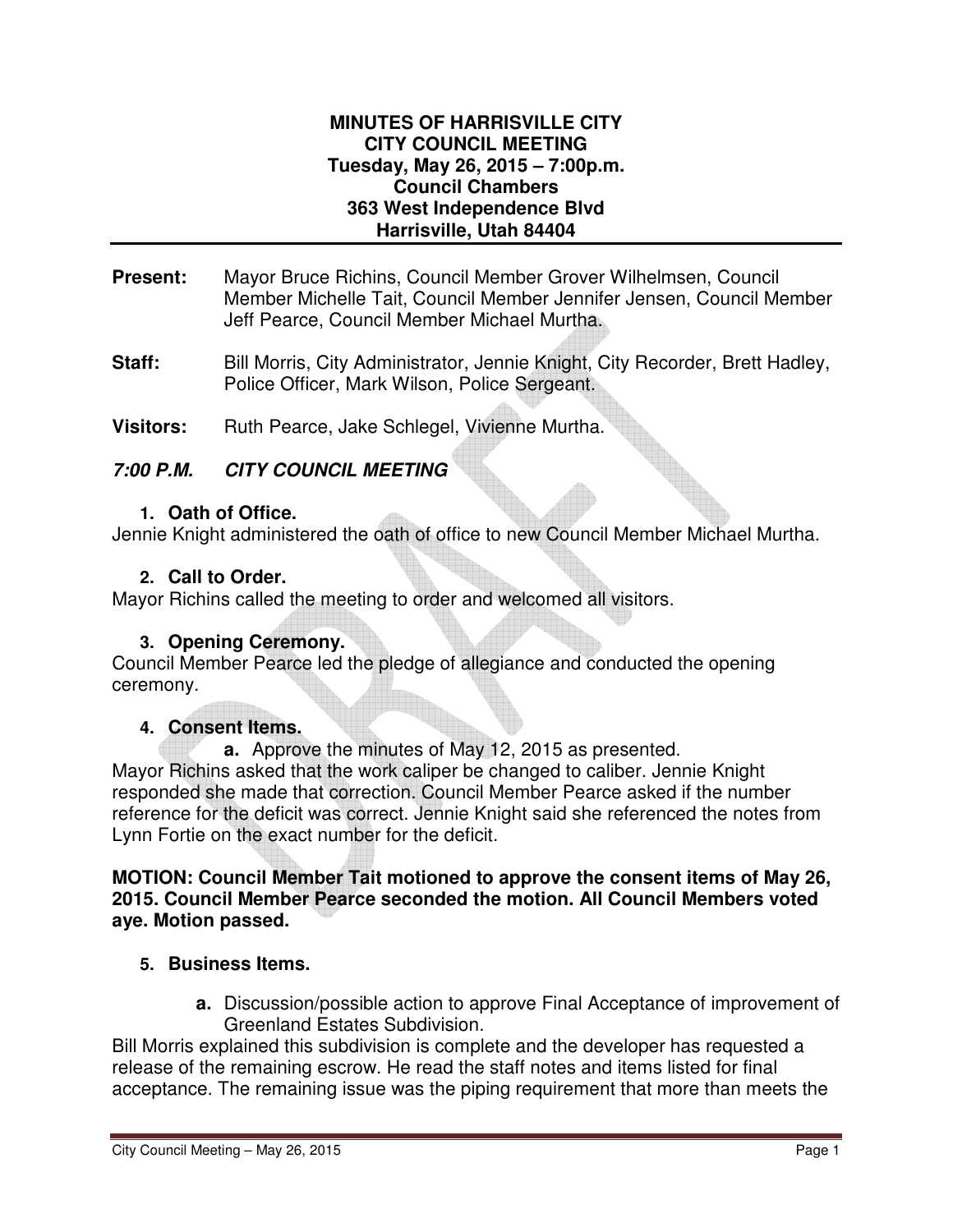city requirements. Staff recommends the full release of all the remaining escrow on this subdivision. Mayor Richins asked if council knows where this subdivision is located. Council Member Jensen did not. It was explained this is a three lot subdivision on the North side of Larsen Lane.

### **MOTION: Council Member Jensen motioned to grant final acceptance of Greenland Estates subdivision and release the remaining escrow. Council Member Murtha seconded the motion. All Council Members voted aye. Motion passed.**

# **b.** Youth City Council Recognition Awards

Council Member Tait mentioned that although no youth city council members are in attendance she would like to recognize the three members that graduated and completed their service; Joshua Morrell, Courtney Barrow, and Kieley VanBeekum. She requested staff mail the certificates to them. Council Member Tait said they haven't been as active this year as they have in the past. Mayor Richins said two of these members have been involved with the youth city council for a long while.

**c.** Planning Commission Recognition

Mayor Richins explained he would like to recognize Tyler Malmrose who has recently resigned from Planning Commission due to personal conflicts. Mayor Richins said he will no longer be available to attend meetings based on a change in his work schedule. There are now two openings for Planning Commission.

# **6. Public Comments - (3 minute maximum)**

No public comments were offered.

# **7. Mayor/Council Follow-up:**

Mayor Richins said he'd like to follow-up about a Weber County meeting in June. He explained the county is trying to provide a map that represents the commercial areas in all of the cities collectively. When a proposed business wants to come in they will have a master map of the entire county. Mayor Richins said this is a kickoff meeting. Council Members Jensen and Pearce will be attending. Mayor Richins said he would appreciate good representation from the city.

### **8. Adjourn.**

Mayor Richins motioned to adjourn at 7:17pm.

# **9. HERITAGE DAYS WORK SESSION**

Mayor Richins called the Heritage Days work session to order and turned the time over to Council Member Jensen. Council Member Jensen asked if everyone brought their lists of what is needed for prizes. Mayor Richins said he is already planning his own prizes.

Council Member Jensen asked some questions regarding the mass gathering permit application. Jennie Knight suggested Council Member Jensen meet with Pam Crosbie to have a check cut to submit with the application. Council Member Jensen said the 30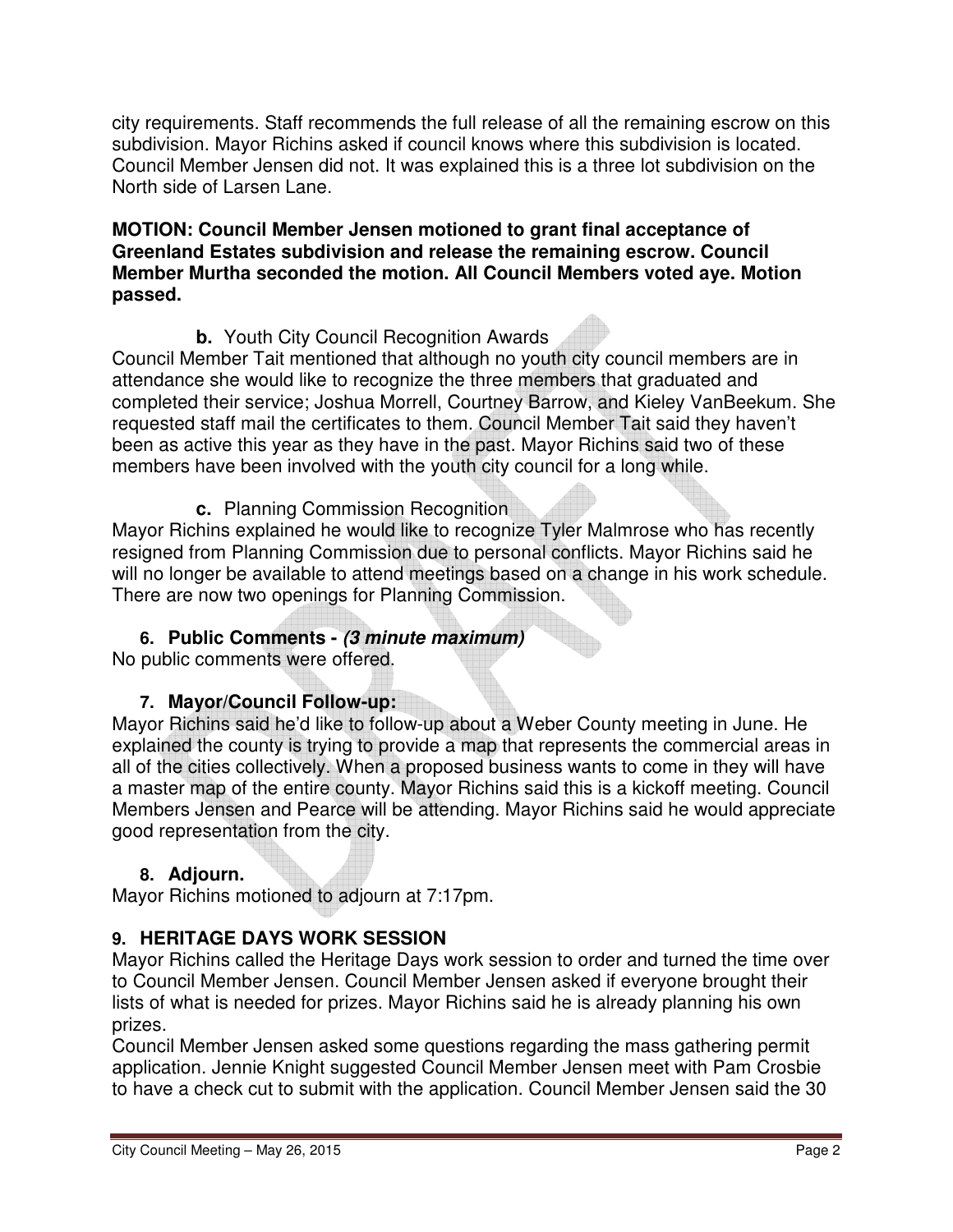day mark is a recommendation and she was told it is not taking 30 days to approve an application.

Mayor Richins said he has several items for review. He informed Council anything purchased from Walmart will be discounted. Some items will be free like last year and others will be given at a discounted price. Ruth Pearce said she has a two burner stove from Camping World for a grand prize for Bingo. Mayor Richins said gift cards from Chili's are in the works.

Mayor Richins said he followed up to make sure the fireworks had been changed to the new date. He reported Gary and Joyce Larsson will be the Grand Marshalls of the parade.

Council Member Jensen said she talked to the t-shirt provider to make sure the shirts will be available by the  $10<sup>th</sup>$  of June. The t-shirt provider is on Grant Avenue. She felt they are more affordable. She informed Council Ryan Walker designed the logo for Heritage Days that will be included on the t-shirts. All of the t-shirts will be the same. She would like to have him add the date.

Council Member Murtha asked how many shirts will be ordered and whether they are just for the events. Council Member Jensen said she is ordering 40 shirts for the 5K. She is just collecting the numbers now. She will be ordering 48 shirts for the frozen tshirt contest and a few more for staff. Council Member Murtha said he had a conversation with Jones Shirts and Designs. Plain one color cotton t-shirts with one color printing will cost \$5 per shirt. Council Member Jensen said she felt those t-shirts were of a lesser quality. She said we typically order the sport shirts. Council Member Murtha said they had 20 registrations online for the timed run last year. Council Member Jensen said there were 60 shirts ordered last year with some left over. She informed Council she will order all of the shirts for the total event.

Council Member Jensen said they only have two food vendors plus the waffle truck. Vivien Murtha informed Council she has made contact with some possible vendors. She also spoke with Fruity Cakes in Pleasant View who showed interest in participating. She left all of the information with them. Weber County Animal Shelter and the Black Dog walk would both like to be involved. She has additional places in mind that she will check with.

Council Member Jensen said she received word back from Pat Young that Bouncy houses are not allowed. Jennie Knight confirmed that the city insurance provider does not cover the use of bouncy houses in the park. If the bouncy house provider is able to show Harrisville City as a covered party on their own insurance, they are welcome to come.

Council Member Jensen said Pat Young could not be in attendance this evening. She has not had a lot of success confirming vendors. Council Member Tait suggested having individual Facebook pages for Heritage Days and the Farmer's Market. Mayor Richins asked if the Park page could be used for the Farmer's Market. Council Member Jensen said additional pages can be started off our main Facebook page.

Vivienne Murtha suggested running an ad on KSL classifieds and also the Standard Examiner. Council Member Murtha said this is listed on the events page where it shows all of the local events.

Jennie Knight gave information on the deadline for submitting information for the newsletter.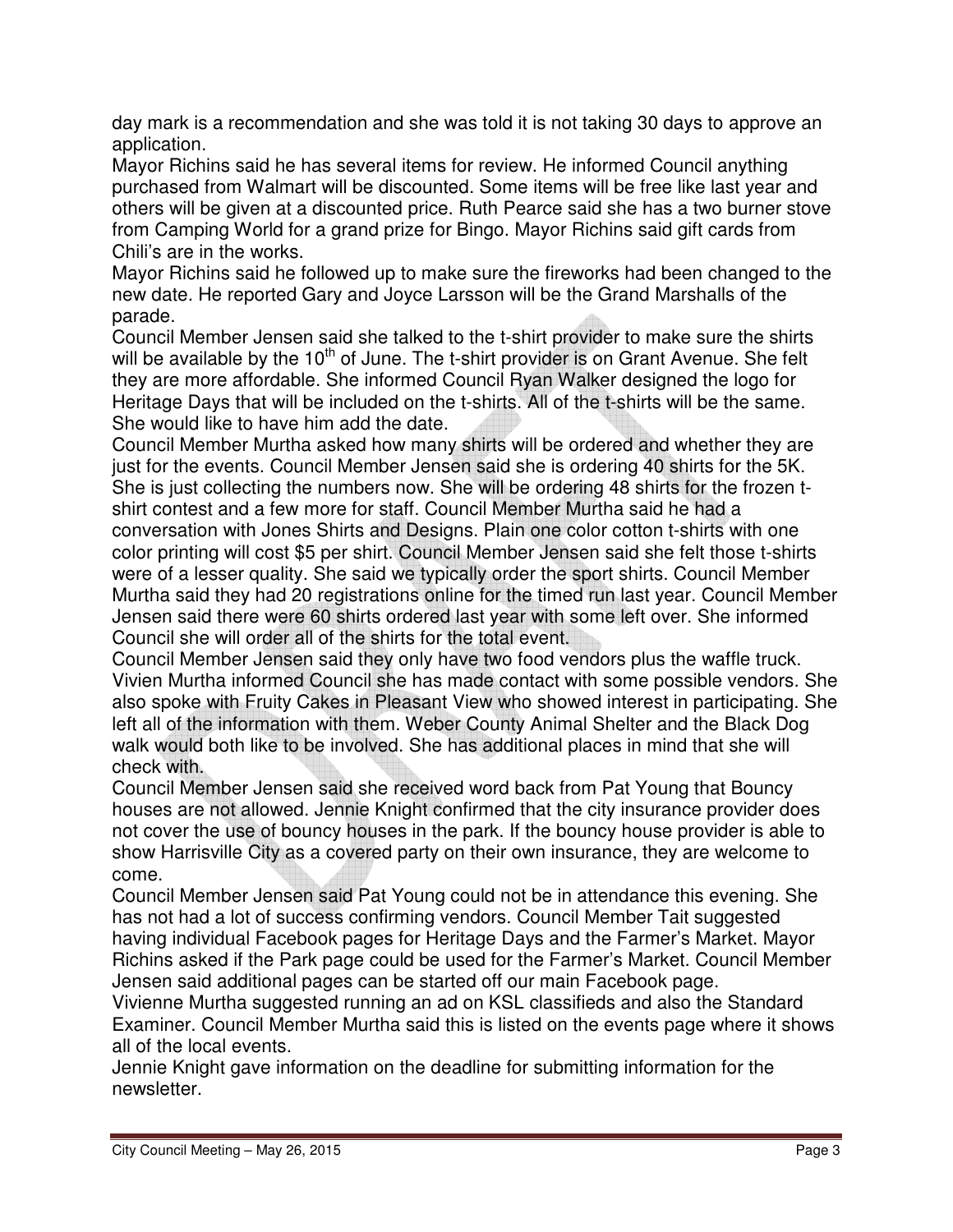Mayor Richins said Little Miss will not be held this year. Dr. Russell from Russell Dental should be getting in contact with Jennie about the 3 on 3 basketball tournament. He will remind the tennis tournament volunteer to contact Jennie.

Council Member Wilhelmsen gave a report on the talent show. He has received a few entries. He asked for input on how to distribute prizes for participation. He explained what he has done to advertise. Mayor and Council gave a brief discussion on who has signed up for the talent show. Vivienne Murtha suggested contacting the local dance companies. Council Member Wilhelmsen said he's reached out to two dance companies. Jennie Knight will check with Jenny's Jazz to see if they are interested. Council Member Wilhelmsen said this is not a competition but just a talent show and would like to give out a prize to all participants. He also mentioned he spoke with Becky Strebel about having an art display. She is happy to do this for us. Mayor and Council discussed having Robin Stout help with this effort. Mayor Richins suggested using the Chili's gift card for participation in the talent show.

Jennie Knight reminded Council Shanna Edwards has a Girl Scout volunteer covering the kid's coloring booth.

Council Member Tait mentioned she will need tootsie roll suckers and cupcakes; nothing that will melt for her activities. She will also follow-up with the credit union. Council Member Pearce said he will be collecting his own prizes for Bingo. Council Member Jensen will just pick up some candy treats for Bingo. Council Member Murtha informed Council he asked for 100 energy bars from Smith's Grocery store. He should know by the end of the week if this will happen. Lee's Marketplace is donating 4 cases of water. Planet Fitness is putting together a swag bag with \$40 worth of items. Strider's running store has not gotten back to him. Each participant will have a lot just for participating. He also talked with Bryan Fife about posting the entry on sportsites. He suggested cutting the entry fee from \$20 to \$10. Council Member Jensen said she felt the entry is not pricey. Council Member Murtha said there were only 20 participants last year for the timed run. He hopes to get more participation this year. He also reported the police department said they will only have one man on duty. He contacted his old unit on Hill Air Force Base who has committed 10 men with three Humvees. There is an intersection where he will place one Humvee to help direct the runners in the appropriate direction. Another will be placed at the end of 100 East by the entrance to the park for visibility. He requested several A-frame signs to hang directional arrows on. He feels there will be more than enough help. He is trying to commit 5 each, Boy and Girl Scouts to help volunteer. North View Fire is committed to providing EMT services. He is glad to hear the t-shirts are covered. Mayor and Council discussed the glow sticks were provided by Walmart. He would like to have the winner of each the men's and women's categories to select a charity of their choice to make a \$50 donation to give back to the community. He also suggested having special t-shirts made up for the winner's. Council Member Jensen expressed her desire to recognize the youth runners who participate.

Council Member Jensen said that Fremont Cross Country team is committed to tally the times on the timed run. The timed runners will be issued bibs that have a number. They will have their name and age on their registration form. Council Member Tait confirmed the time of the 5K at 10:00pm. Council Member Murtha expressed his desire to have a contingency plan in place in case of inclement weather. He said it is not safe to have